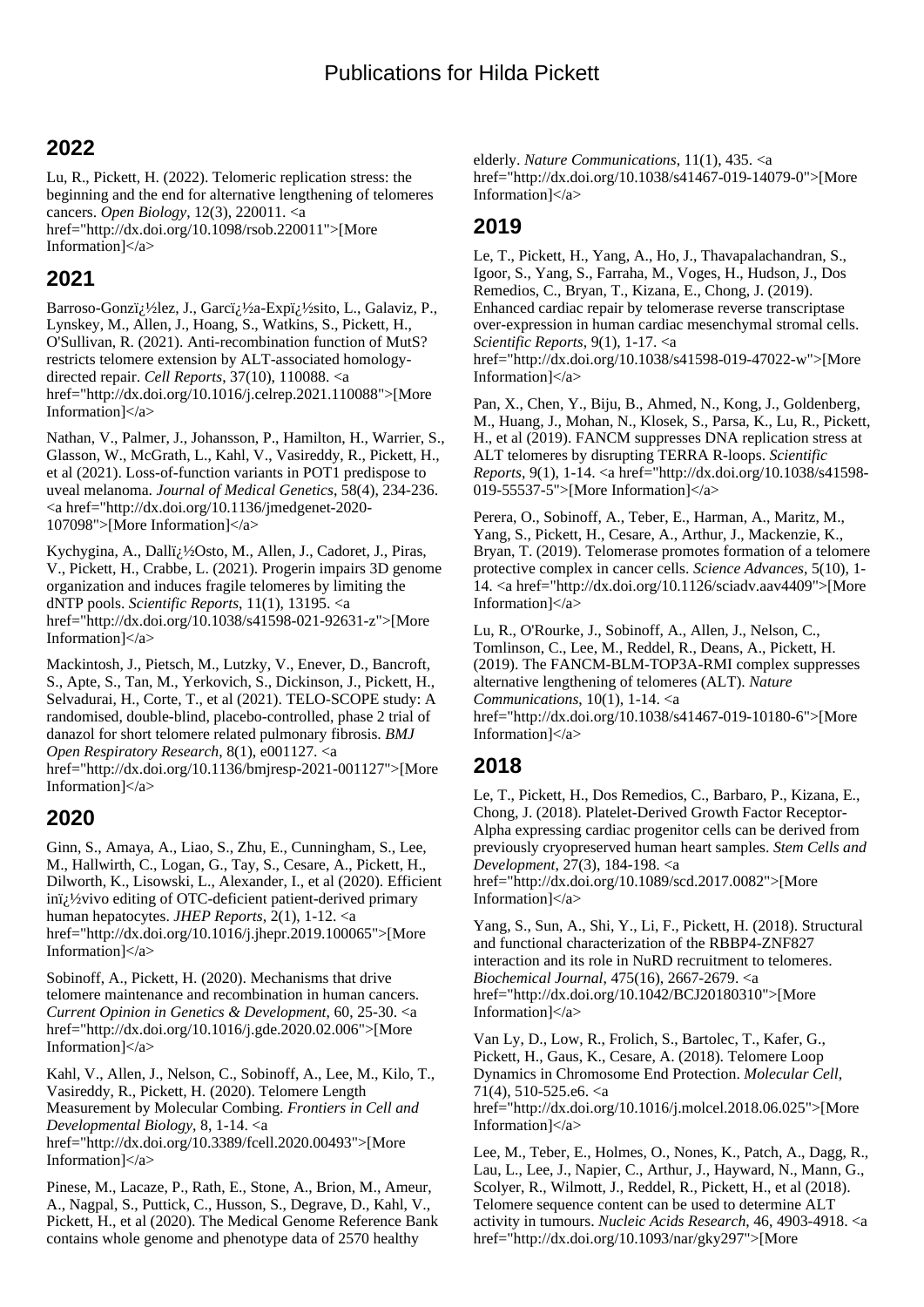#### Information]</a>

### **2017**

Sobinoff, A., Pickett, H. (2017). Alternative Lengthening of Telomeres: DNA Repair Pathways Converge. *Trends in Genetics*, 33(12), 921-932. <a href="http://dx.doi.org/10.1016/j.tig.2017.09.003">[More

Information $\vert \langle \rangle$ Chan, F., Vinod, B., Novy, K., Schittenhelm, R., Huang, C.,

Udugama, M., Nunez-Iglesias, J., Lin, J., Hii, L., Pickett, H., et al (2017). Aurora Kinase B, a novel regulator of TERF1 binding and telomeric integrity. *Nucleic Acids Research*, 45(21), 12340-12353. <a href="http://dx.doi.org/10.1093/nar/gkx904">[More Information]</a>

Sobinoff, A., Allen, J., Neumann, A., Yang, S., Walsh, M., Henson, J., Reddel, R., Pickett, H. (2017). BLM and SLX4 play opposing roles in recombination-dependent replication at human telomeres. *EMBO Journal*, 36(19), 2907-2919. <a href="http://dx.doi.org/10.15252/embj.201796889">[More Information]</a>

Lee, M., Napier, C., Yang, F., Arthur, J., Reddel, R., Pickett, H. (2017). Comparative analysis of whole genome sequencingbased telomere length measurement techniques. *Methods*, 114,  $4 - 15. < a$ 

href="http://dx.doi.org/10.1016/j.ymeth.2016.08.008">[More Information]</a>

Dagg, R., Pickett, H., Neumann, A., Napier, C., Henson, J., Teber, E., Arthur, J., Reynolds, C., Murray, J., Haber, M., Sobinoff, A., Lau, L., Reddel, R. (2017). Extensive Proliferation of Human Cancer Cells with Ever-Shorter Telomeres. *Cell Reports*, 19(12), 2544-2556. <a href="http://dx.doi.org/10.1016/j.celrep.2017.05.087">[More Information]</a>

Helbig, S., Wockner, L., Bouendeu, A., Hille-Betz, U., McCue, K., French, J., Edwards, S., Pickett, H., Reddel, R., Chenevix-Trench, G., et al (2017). Functional dissection of breast cancer risk-associated TERT promoter variants. *Oncotarget*, 8(40), 67203-67217. <a

href="http://dx.doi.org/10.18632/oncotarget.18226">[More Information]</a>

Scarpa, A., Chang, D., Nones, K., Corbo, V., Patch, A., Bailey, P., Lawlor, R., Johns, A., Miller, D., Lau, L., Lee, M., Pickett, H., Reddel, R., Samra, J., Kench, J., Gill, A., et al (2017). Whole-genome landscape of pancreatic neuroendocrine tumours. *Nature*, 543(7643), 65-71. <a href="http://dx.doi.org/10.1038/nature21063">[More Information]</a>

Hayward, N., Wilmott, J., Waddell, N., Johansson, P., Field, M., Nones, K., Patch, A., Kakavand, H., Alexandrov, L., Burke, H., Jakrot, V., Tembe, V., Pupo, G., De Paoli-Iseppi, R., Vilain, R., Shang, P., Lau, L., Dagg, R., Schramm, S., Pickett, H., Yang, J., Stretch, J., Kefford, R., Hersey, P., Long, G., Spillane, A., Saw, R., Thompson, J., Scolyer, R., Mann, G., et al (2017). Whole-genome landscapes of major melanoma subtypes. *Nature*, 545(7653), 175-180. <a href="http://dx.doi.org/10.1038/nature22071">[More Information]</a>

### **2016**

O'Brien, R., Tran, S., Maritz, M., Liu, B., Kong, C., Purgato, S., Yang, C., Murray, J., Russell, A., Pickett, H., et al (2016). MYC-Driven Neuroblastomas Are Addicted to a Telomerase-Independent Function of Dyskerin. *Cancer Research*, 76(12), 3604-3617. <a href="http://dx.doi.org/10.1158/0008-5472.CAN-15-0879">[More Information]</a>

Law, E., Girgis, A., Sylvie, L., Levesque, J., Pickett, H. (2016). Telomeres and Stress: Promising Avenues for Research in Psycho-Oncology. *Asia-Pacific Journal of Oncology Nursing*, 3(2), 137-147. <a href="http://dx.doi.org/10.4103/2347- 5625.182931">[More Information]</a>

#### **2015**

Killedar, A., Stutz, M., Sobinoff, A., Tomlinson, C., Bryan, T., Beesley, J., Chenevix-Trench, G., Reddel, R., Pickett, H. (2015). A Common Cancer Risk-Associated Allele in the hTERT Locus Encodes a Dominant Negative Inhibitor of Telomerase. *PLoS Genetics*, 11(6), 1-23. <a href="http://dx.doi.org/10.1371/journal.pgen.1005286">[More Information]</a>

Udugama, M., Chang, F., Chan, F., Tang, M., Pickett, H., McGhie, J., Mayne, L., Collas, P., Mann, J., Wong, L. (2015). Histone variant H3.3 provides the heterochromatic H3 lysine 9 tri-methylation mark at telomeres. *Nucleic Acids Research*, 43(21), 10227-10237. <a href="http://dx.doi.org/10.1093/nar/gkv847">[More

Pickett, H., Reddel, R. (2015). Molecular mechanisms of activity and derepression of alternative lengthening of telomeres. *Nature Structural and Molecular Biology*, 22(11), 875-880. <a

href="http://dx.doi.org/10.1038/nsmb.3106">[More Information]</a>

### **2014**

Information]</a>

Bull, C., Mayrhofer, G., O'Callaghan, N., Au, A., Pickett, H., Low, G., Zeegers, D., Hande, M., Fenech, M. (2014). Folate Deficiency Induces Dysfunctional Long and Short Telomeres; Both States are Associated With Hypomethylation and DNA Damage in Human WIL2-NS Cells. *Cancer Prevention Research*, 7(1), 128-138. <a href="http://dx.doi.org/10.1158/1940-6207.CAPR-13-

0264">[More Information]</a>

Guo, Y., Kartawinata, M., Li, J., Pickett, H., Teo, J., Kilo, T., Barbaro, P., Keating, B., Chen, Y., Tian, L., Al-Odaib, A., Reddel, R., Christodoulou, J., Bryan, T., et al (2014). Inherited bone marrow failure associated with germline mutation of ACD, the gene encoding telomere protein TPP1. *Blood*, 124(18), 2767-2774. <a href="http://dx.doi.org/10.1182/blood-2014-08-596445">[More Information]</a>

Conomos, D., Reddel, R., Pickett, H. (2014). NuRD-ZNF827 recruitment to telomeres creates a molecular scaffold for homologous recombination. *Nature Structural and Molecular Biology*, 21(9), 760-770. <a href="http://dx.doi.org/10.1038/nsmb.2877">[More Information]</a>

Lee, M., Hills, M., Conomos, D., Stutz, M., Dagg, R., Lau, L., Reddel, R., Pickett, H. (2014). Telomere extension by telomerase and ALT generates variant repeats by mechanistically distinct processes. *Nucleic Acids Research*, 42(3), 1733-1746. <a href="http://dx.doi.org/10.1093/nar/gkt1117">[More Information]</a>

Kojima, Y., Kaufman-Francis, K., Studdert, J., Steiner, K., Power, M., Loebel, D., Jones, V., Hor, A., de Alencastro, G., Logan, G., Alexander, I., Pickett, H., Tam, P., et al (2014). The Transcriptional and Functional Properties of Mouse Epiblast Stem Cells Resemble the Anterior Primitive Streak. *Cell Stem Cell*, 14(1), 107-120. <a

href="http://dx.doi.org/10.1016/j.stem.2013.09.014">[More Information]</a>